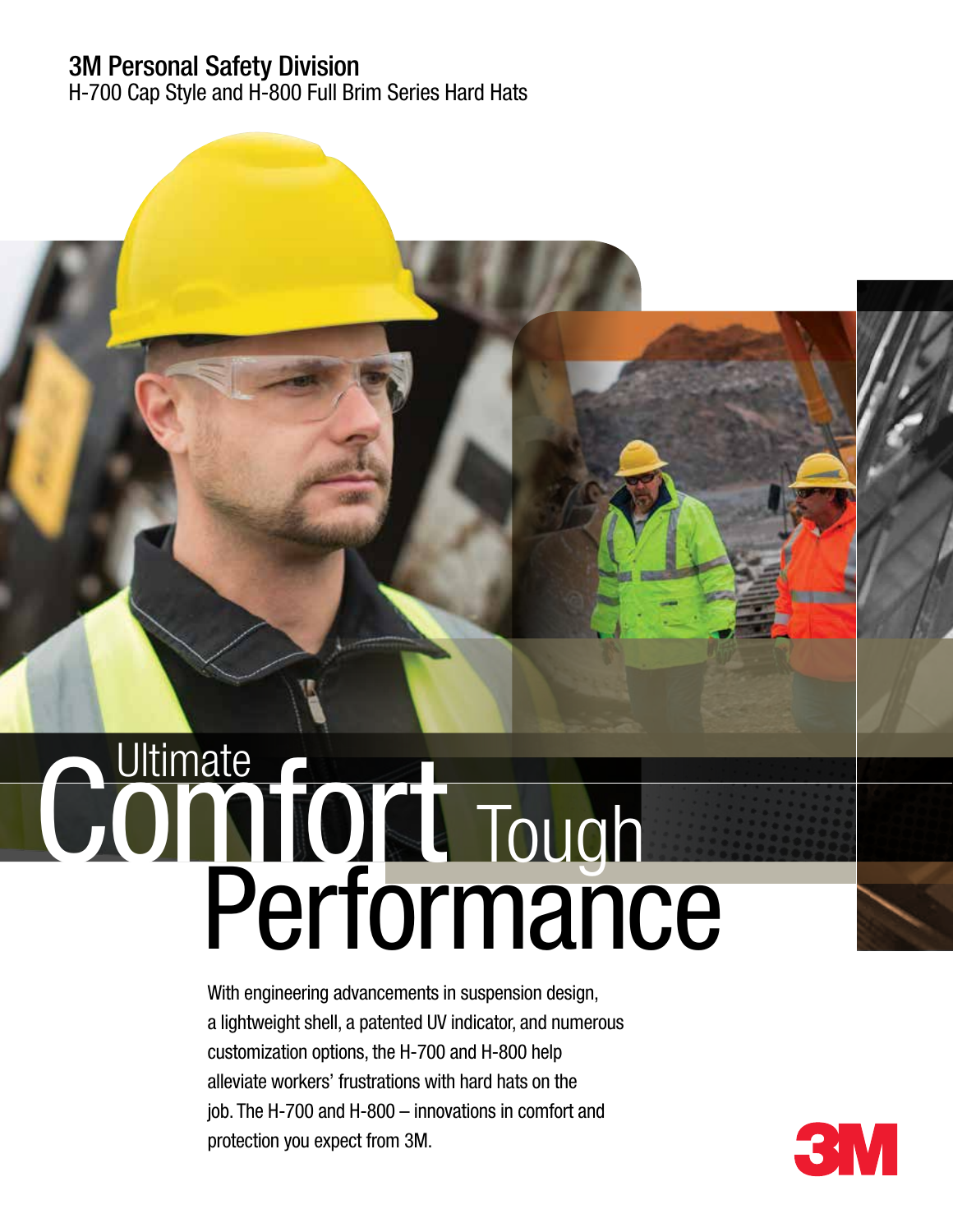## Innovative design takes hard hat comfort to the next level

3M's unique, lightweight shell sits lower on the head to reduce pressure points and increase security.



Optional Uvicator™ Sensor lets wearer know when to replace hard hat due to UV exposure

Custom logo programs available Absorbent brow pad provides comfort and ventilation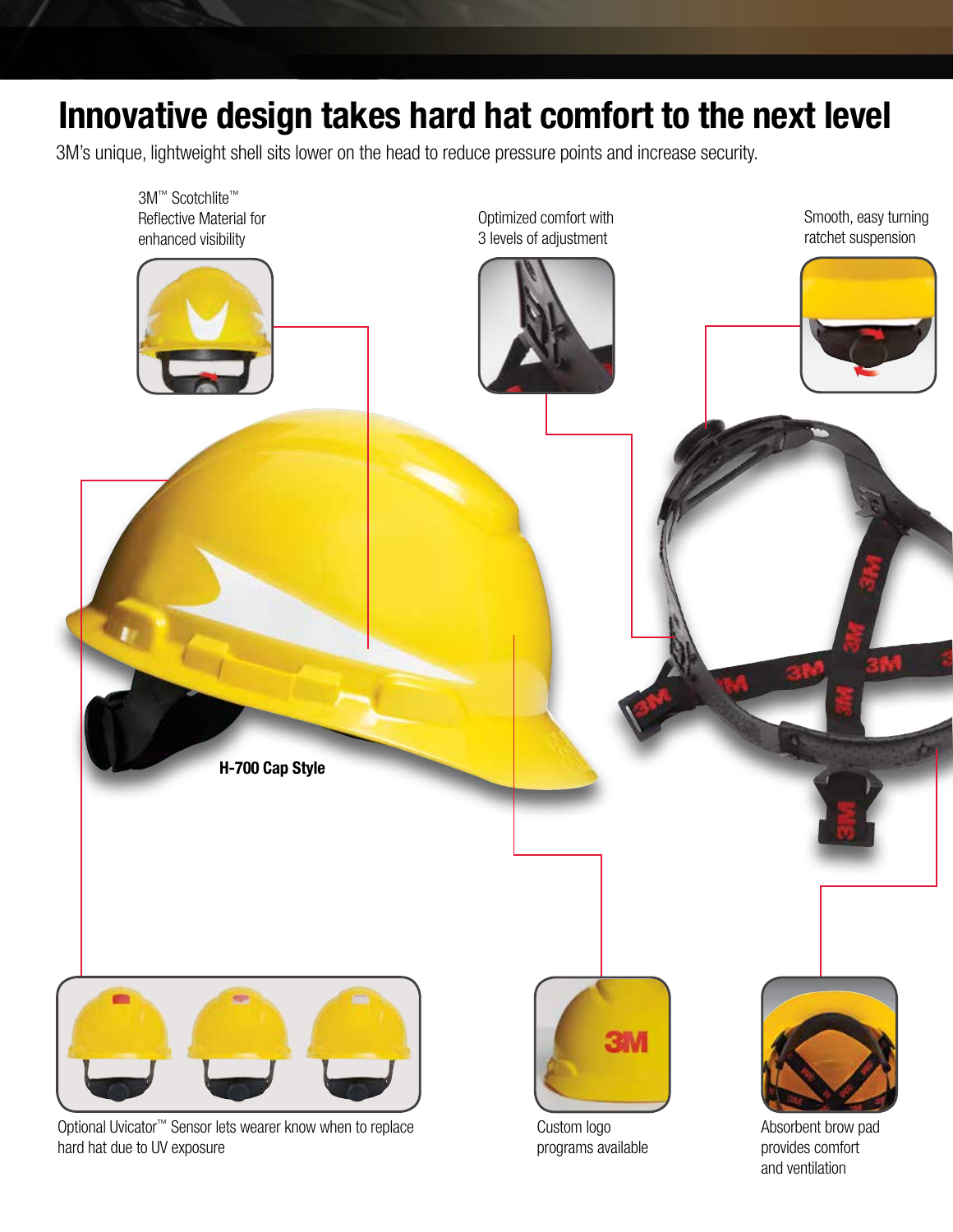